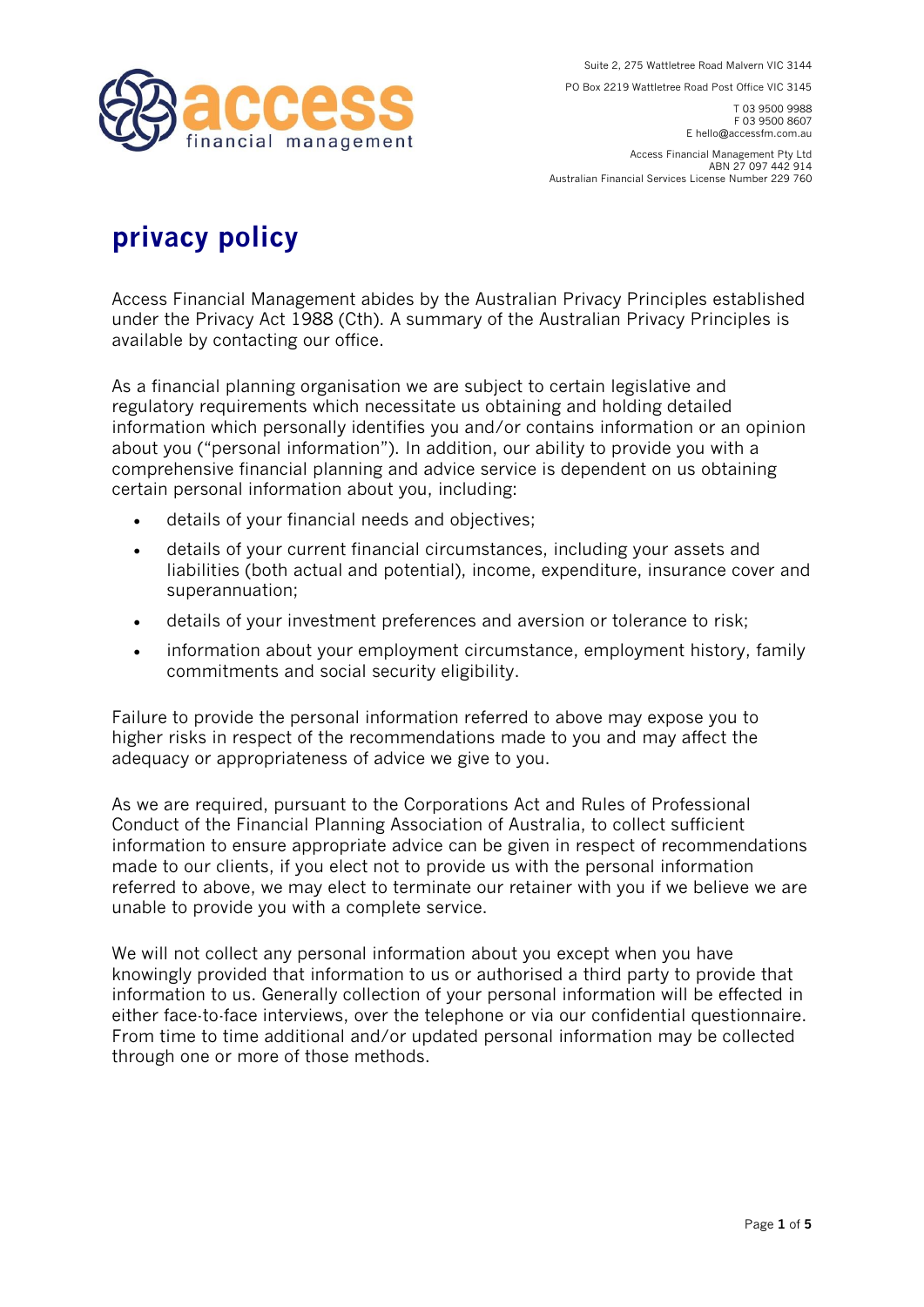financial management

**PO Box 2219 Wattletree Road Post Office VIC 3145** 

**T 03 9500 9988 F 03 9500 8607 E hello@accessfm.com.au** 

**Access Financial Management Pty Ltd ABN 27 097 442 914 Australian Financial Services License Number 229 760** 

**We will only collect, maintain and use Personal Information about you if it is necessary for us to adequately provide to you the services you have requested including:** 

- **the preparation of your financial plan;**
- **the provision of financial planning advice to you;**
- **making securities, investment and insurance recommendations;**
- **reviewing your financial plan;**
- **reviewing securities, investment and insurance recommendations.**

**We will not use or disclose Personal Information collected by us for any purpose other than:** 

- **the purposes for which it was provided or secondary related purposes in circumstances where you would reasonably expect such use or disclosure; or**
- **where you have consented to such disclosure; or**
- **where the Australian Privacy Principles authorise use or disclosure where required or authorised under law, in circumstances relating to public health and safety and in connection with certain operations by or on behalf of an enforcement body.**

**We are required under the Rules of Professional Conduct of the Financial Planning Association of Australia to make certain information available for inspection by the Association on request to ensure ongoing compliance with mandatory professional standards. This may involve the disclosure of your personal information. We are also obliged pursuant to the Corporations Act to maintain certain transaction records and make those records available for inspection by the Australian Securities and Investments Commission.** 

**We may use the personal information collected from you for the purpose of providing you with direct marketing material such as articles that may be of interest to you, however you may, by contacting us by any of the methods detailed below, request not to receive such information and we will give effect to that request. Please allow 2 weeks for your request to be actioned.** 

**We may disclose your Personal Information to superannuation fund trustees, insurance providers, and product issuers for the purpose of giving effect to your financial plan and the recommendations made by us.** 

**In order to ensure that you receive a personal and tailored service, your Personal Information may be available to all employees of Access Financial Management. It is a condition with each of our employees that they adopt and adhere to this privacy policy. You can be assured that your information will be maintained by all employees**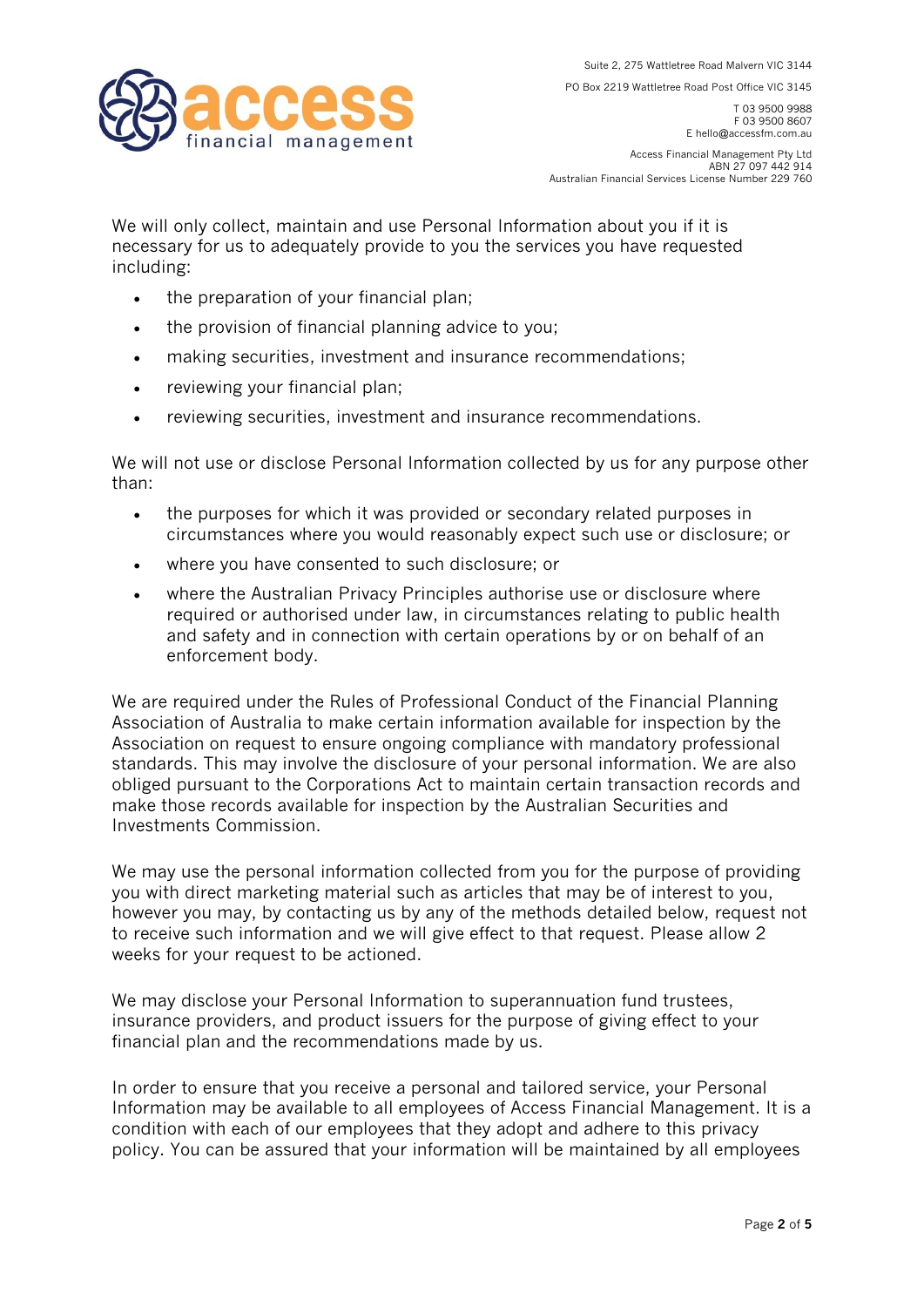financial management

**PO Box 2219 Wattletree Road Post Office VIC 3145** 

**T 03 9500 9988 F 03 9500 8607 E hello@accessfm.com.au** 

**Access Financial Management Pty Ltd ABN 27 097 442 914 Australian Financial Services License Number 229 760** 

**in accordance with this policy. If you have any concerns in this regard, you should contact us by any of the methods detailed below.** 

**We may disclose your personal information to external contractors for the following purposes:** 

- **compliance reviews of our business of reviews of the accuracy and completeness of our information;**
- **mailing services, maintenance of our information technology systems and printing of our standard documents and correspondence;**
- **exchange of information with authorised financial institutions such as banks, credit unions and building societies, providing account details as a mechanism for providing payment or receipts of payments.**

**It is a condition of our agreement with each of our external contractors that they adopt and adhere to this privacy policy. You can be assured that your information will be maintained by any contractor to whom it is disclosed in accordance with this policy. If you have any concerns in this regard, you should contact us by any of the methods detailed below.** 

**Your personal information is generally held in your client file in our computer database. We will at all times seek to ensure that the personal information collected and held by us is protected from misuse, loss, unauthorised access, modification or disclosure. At all times your personal information is treated as confidential and any sensitive information is treated as highly confidential. All paper files are stored in lockable cabinets which are locked out of hours. All computer based information is protected through the use of access passwords on each computer and screen saver passwords. Data is backed up each evening and stored securely off site.** 

**In the event you cease to be a client of this organisation, any personal information which we hold about you will be maintained in our secure computer database for a period of 7 years in order to comply with legislative and professional requirements, following which time the information will be destroyed.** 

**You may at any time, by contacting us by any of the methods detailed below, request access to your personal information and we will (subject to the following exceptions) provide you with access to that information either by providing you with copies of the information requested, allowing you to inspect the information requested or providing you with an accurate summary of the information held. We will, prior to providing access in accordance with this policy, require you to provide evidence of your identity.** 

**We will not provide you access to personal information which would reveal any confidential formulae or the detail of any in house evaluative decision making process, but may instead provide you with the result of the formulae or process or an**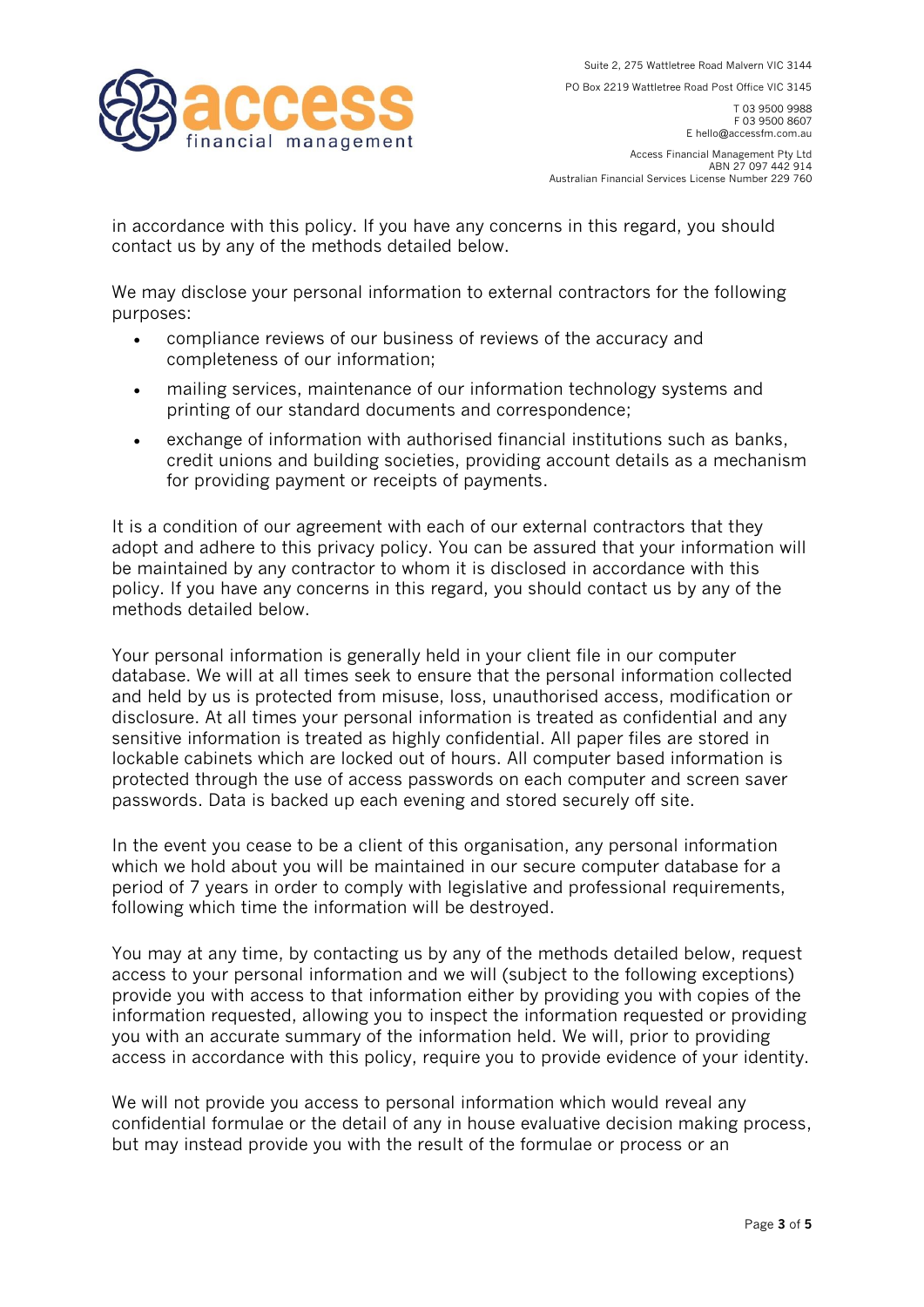

**PO Box 2219 Wattletree Road Post Office VIC 3145** 

**T 03 9500 9988 F 03 9500 8607 E hello@accessfm.com.au** 

**Access Financial Management Pty Ltd ABN 27 097 442 914 Australian Financial Services License Number 229 760** 

**explanation of that result. We will not provide you with access to your personal information if:**

- **providing access would pose a serious threat to the life or health of a person;**
- **providing access would have an unreasonable impact on the privacy of others;**
- **the request for access is frivolous or vexatious;**
- **the information related to existing or anticipated legal proceedings between us and would not be discoverable in those proceedings;**
- **providing access would reveal our intentions in relation to negotiations with you in such a way as to prejudice those negotiations;**
- **providing access would be unlawful;**
- **denying access is required or authorised by or under law;**
- **providing access would be likely to prejudice certain operations by or on behalf of an enforcement body or an enforcement body requests that access not be provided on the grounds of national security.**

**In the event we refuse you access to your personal information, we will provide you with an explanation for that refusal.** 

**We will endeavour to ensure that, at all times, the personal information about you which we hold is up to date and accurate. In the event that you become aware, or believe, that any Personal Information which we hold about you is inaccurate, incomplete or outdated, you may contact us by any of the methods detailed below and provide to us evidence of the inaccuracy or incompleteness or outdatedness and we will, if we agree that the information requires correcting, take all reasonable steps to correct the information.** 

**If we do not agree that your personal information requires correcting, we must, if you request, take reasonable steps to ensure that whenever your personal information is accessed or handled in the future, it is apparent that you are not satisfied as to the accuracy or completeness of that information.** 

**We will endeavour to respond to any request for access within 14-30 days depending on the complexity of the information and/or the request. If your request is urgent, please indicate this clearly.** 

**If you wish to complain about any breach or potential breach of this privacy policy or the Australian Privacy Principles, you should contact us by any of the methods detailed below and request that your complaint be directed to the Privacy Officer. Your complaint will be considered within 7 days and responded to. It is our intention to use our best endeavours to resolve any complaint to your satisfaction, however, if you are unhappy with our response, you are entitled to contact the Office of the Privacy Commissioner who may investigate your complaint further.**